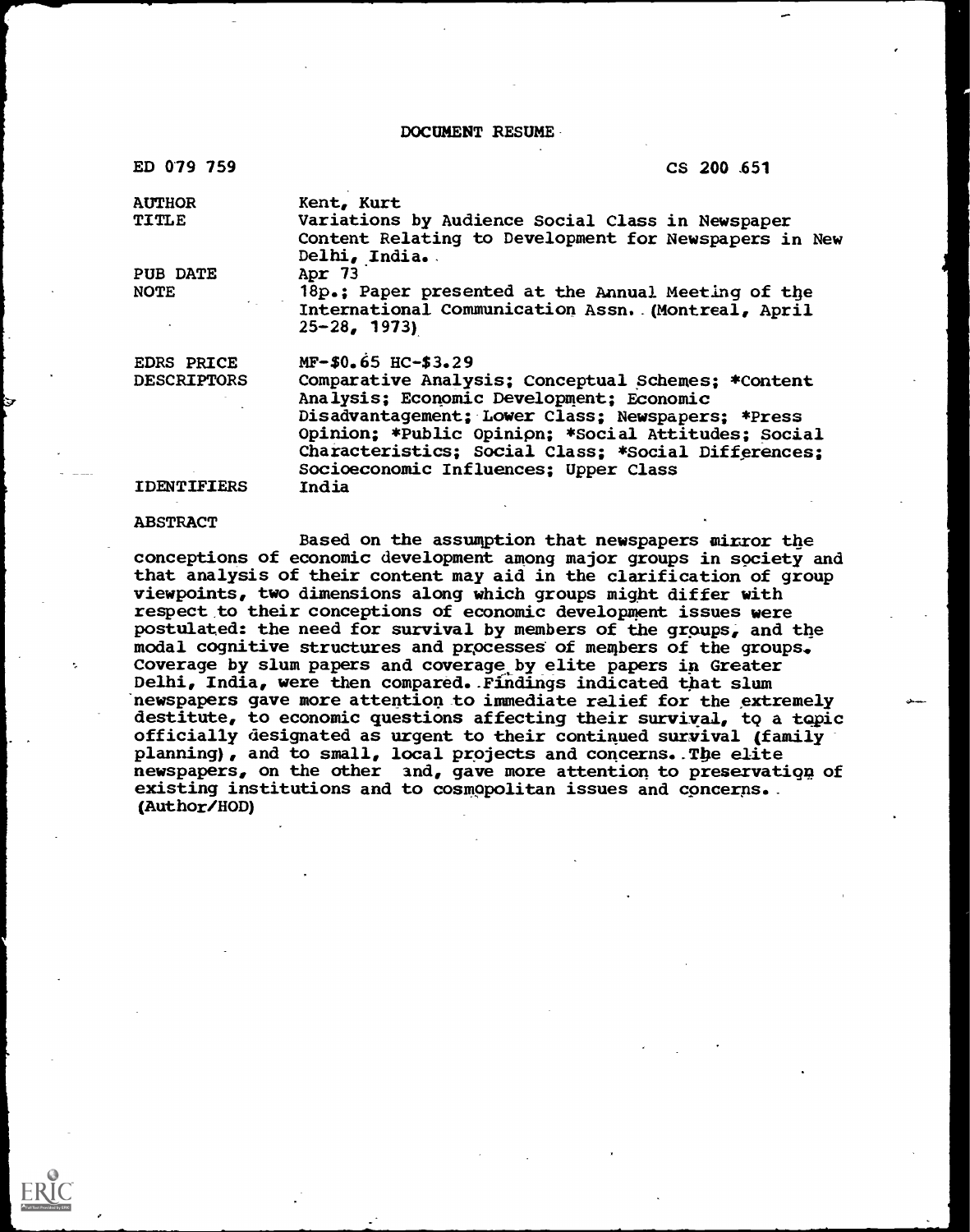$\mathcal{F}_\lambda$ 

 $\ddot{\lambda}$ . . . . . .

 $\mathbf{a}^{\mathbf{A}}$ 

r

ED 079759

Ų **ALTE** 

657

200

v<br>V

**ERI** 

US DEPARTMENT INTERNATION AND EDUCATION ANCELERE<br>
NATIONAL INSTITUTE OF<br>
NATIONAL INSTITUTE<br>
THIS DOCUMENT HAS BEEN REPRO<br>
DUCED EXACTLY AS RECEIVED FROM<br>
ATING IT POINTS OF VIEW OR OPINIONS<br>
STATED DO NOT NECESSARILY REPR

## 'VARIATIONS BY AUDIENCE SOCIAL CLASS IN NEWSPAPER CONTENT REL.:. ING TO DEVELOPMENT FOR NEWSPAPERS IN NEW DELHI, INDIA

by Kurt Kent

'PERMISSION TO REPRODUCE THIS COPY- RIGHTED MATERIAL HAS BEEN GRANTED BY Kurt Kent

TO ERIC AND ORGANIZATIONS OPERATING<br>UNOER AGREEMENTS WITH THE NATIONAL IN.<br>STITUTE OF EDUCATION FURTHER REPRO.<br>OUCTION OUTSIDE THE ERIC SYSTEM RE.<br>CURES PERMISSION OF THE COPYRIGHT<br>OWNER,"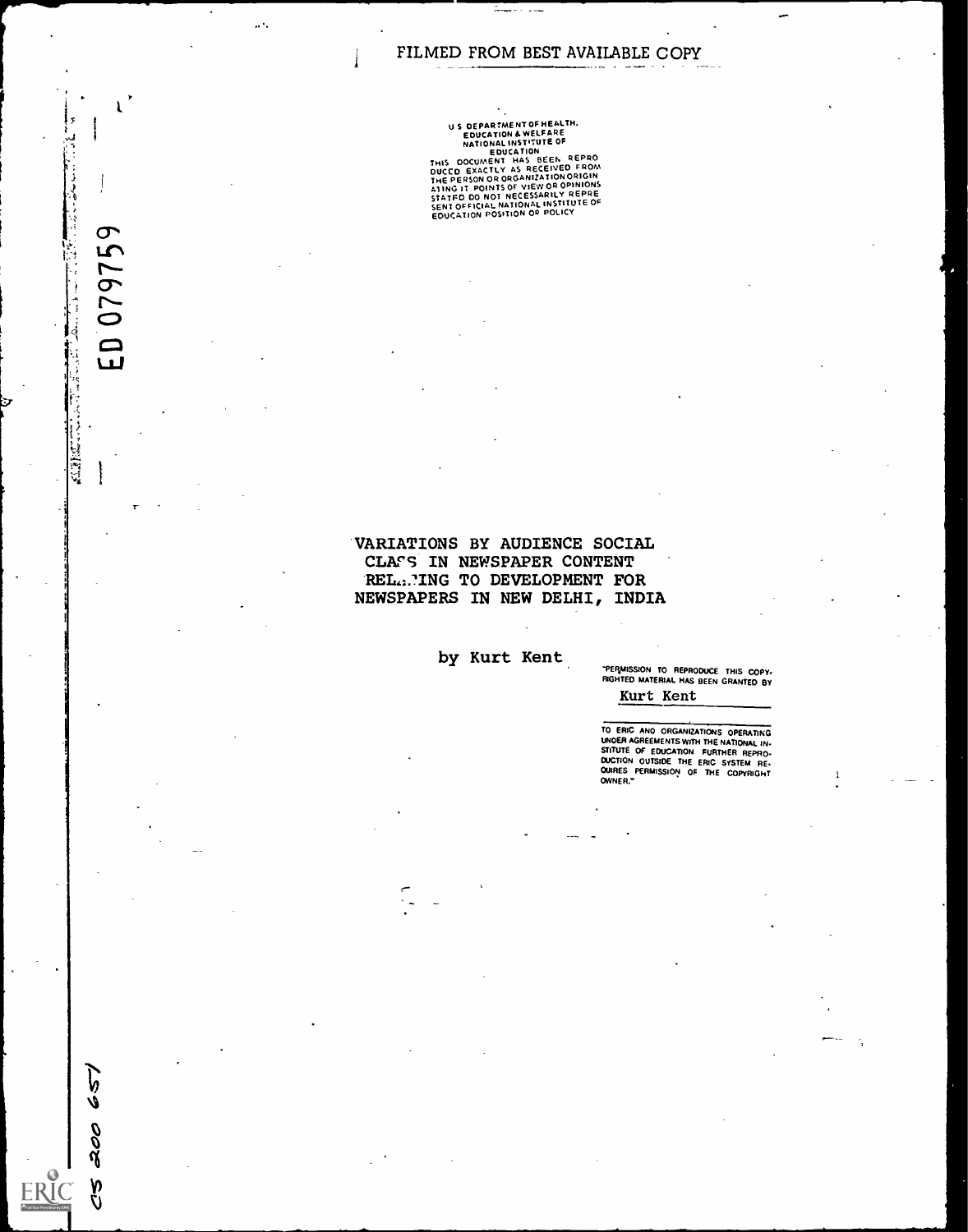## VARIATIONS BY AUDIENCE SOCIAL CLASS IN NEWSPAPER CONTENT RELATING TO DEVELOPMENT FOR NEWSPAPERS IN NEW DELHI, INDIA

## Kurt Kent College of Journalism and Communications University of Florida Gainesville 32601

Prepared for presentation at annual convention of the International Communication Association, Montreal, Canada, April 25-28, 1973.

Abstract: Delineation of differences in conception of economic development among major groups in society may aid in achieving the degree of consensus necessary for development to proceed in a democratic manner. Newspapers mirror these conceptions, and thus analysis of their content may aid in the clarification of group viewpoints.

Two dimensions along which groups might differ with respect to their conceptions of economic development issues were postulated. These were the need for survival by members of the groups, and the modal cognitive structures and processes of members of the groups. Several predictions of relative emphasis in newspaper coverage of development subject matters were made on the basis of these two cultural dimensions.

Coverage by slum and elite papers in Greater Delhi, India, was<br>compared. The hypotheses relating to the dimensions were genest The hypotheses relating to the dimensions were generally `upheld. Slum newspapers gave more attention to immediate relief for the extremely destitute, to economic questions affecting their survival (such as inflation, rent control, and taxes), to a topic officially designated as urgent to their continued survival (family planning), and to small, local projects and concerns.

Elite newspapers gave more attention to preservation of existing institutions and to cosmopolitan issues and concerns.

The first of the two dimensions seemed primary. That is, the survival potential of a topic seemed-more-important to its relative emphasis than the scale of the project or issue, or other aspects of modal cognitive structure and process.

Acknowledgments: Appreciation for their valuable counsel is expressed to Profs. Raymond B. Nixon and Phillip J. Tichenor of the School of Journalism and Mass Communication, University of Minnesota. Data for this paper were gathered under a project of the Office of International Programs, University of Minnesota. Support for the analysis was provided by the Communication Research Division, School of Journalism and Mass Communication, and by the Social Science Research Facilities Center, both of the University of Minnesota. The College of Journalism and Communications of the University of Florida has generously provided time, through its Communications Research Center, to bring the project to its present state.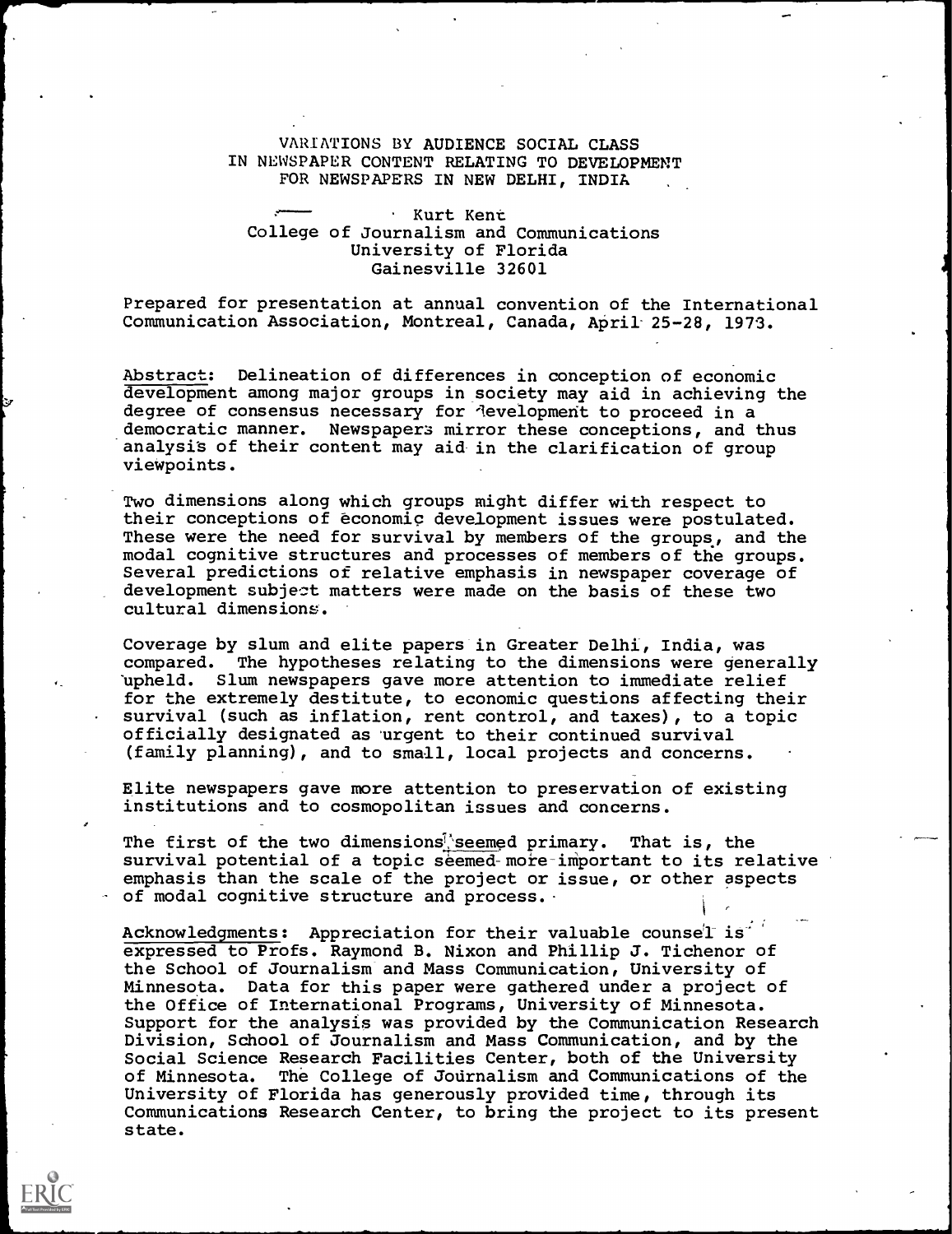## INTRODUCTION.

OM.

If economic development is to proceed in a democratic manner, consent of all sectors of the populace is necessary. Different sectors will, however, have different views of  $\blacksquare$ development. These views may differ not only as regards the final goals of the development process, but also in the kinds of emphases and priorities given to different aspects of that process. If such differences are found to exist in a given community and their nature is carefully delineated, achievement of the necessary degree of consensus may be facilitated.

This paper represents a first step, a drawing out of some of the differences between two major groups in the metropolitan area of Greater Delhi, India. The two.groups are the slum 2 dwellers and the elite. The method of determining the views of these groups concerning development is content analysis of the newspapers circulating most widely among them.

It has long been held that the content of the mass media mirrors their audiences.<sup>3</sup> A conservative newspaper, for example, will generally be found to have a conservative audience, and a liberal newspaper a liberal audience (at least so long as there exists, as in Delhi, strong competition among newspapers). While the question of causality is not completely settled by any means, it does seem likely that it is much easier for the medium to change than the audience. If this is so, the content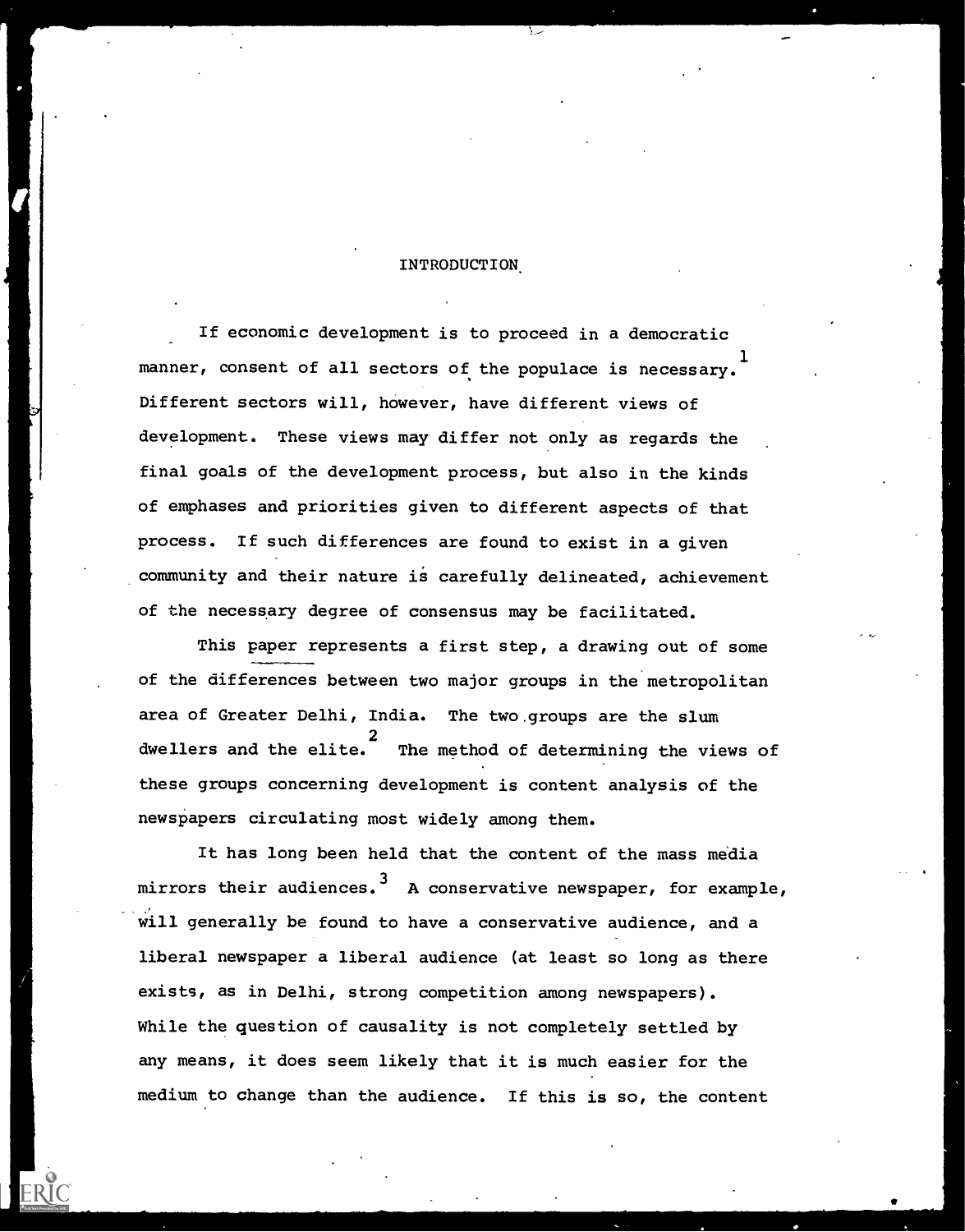of the mass media can be viewed as important indicators of prevailing values and attitudes of the media audiences. This is indeed the assumption underlying much of journalistic content analysis, and forms the basis for the use of the technique here.

It is not held that there are no differences among the various newspapers circulating within each of the two groups under analysis here. Indeed, within-group differences were found among the newspapers analyzed in this study (although they will not be examined here). $4\atop\!}$  It is expected, however, that there will be certain broad similarities across the newspapers of the two groups. This finding also has support from previous study.<sup>5</sup>

Neither is it expected that the mirror between newspaper and audience is of fine, high quality, reflecting with no distortion. Evidence is available that indicates that such a view would be mistaken.  $6$  All that is contended here is that sufficient similarities exist to make the assumption a useful one, despite bubbles and waves in the glass and patches where the silvering is missing.

Two types of needs on the part of individuals have been postulated as central to the images of development which will emerge from the analysis of newspaper content. These are the need for survival, and the need for cognitive consistency. Following the theorizing of Goodenough, an anthropologist centrally concerned with development, it is held that both of these needs are met in part through the customs of social groups. Customs are defined as established modes of action and belief. 8

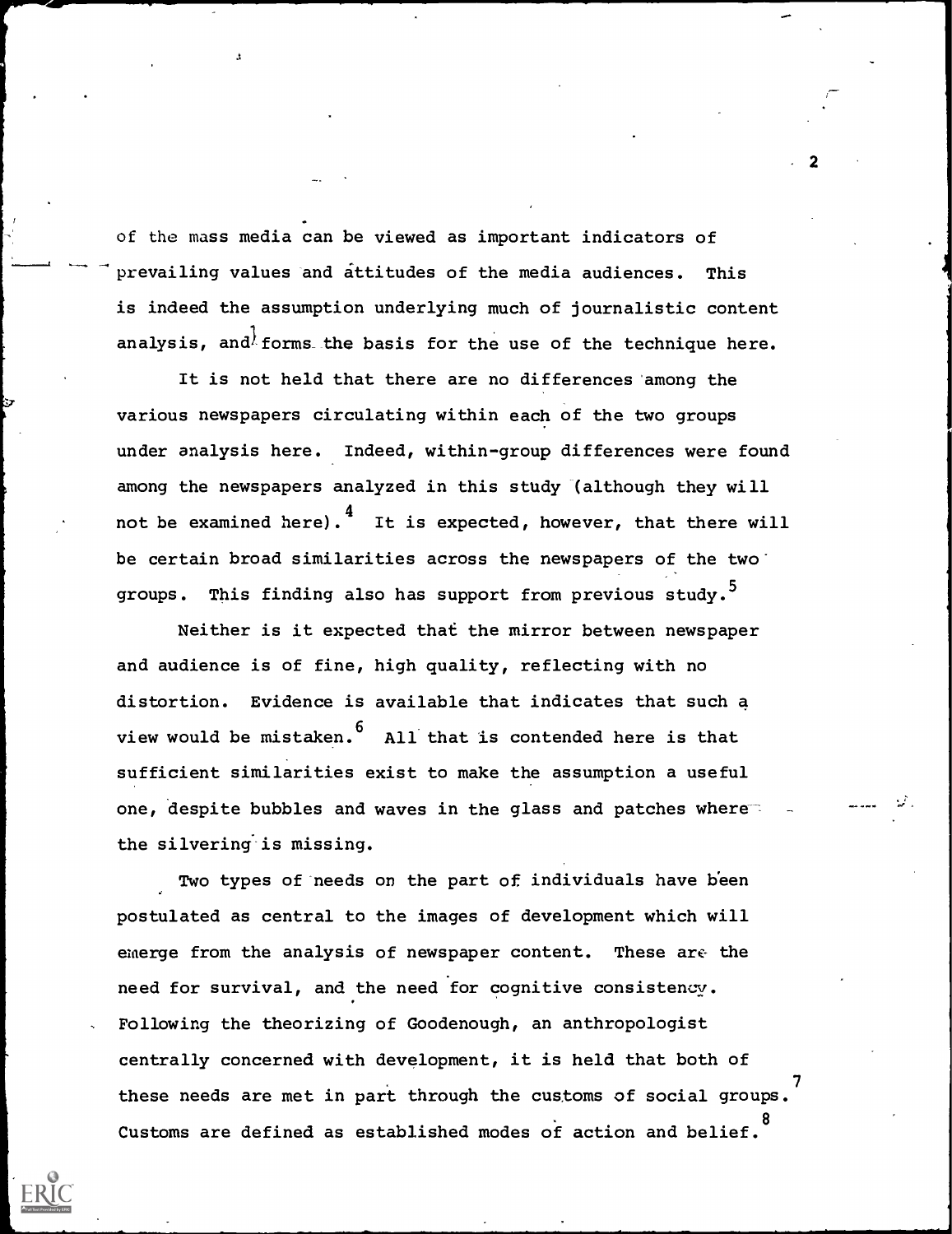They "are not developed to meet the needs of society, but to meet the felt needs of individuals."<sup>9</sup>

Survival is one of the most basic of all needs, but even it may become secondary. This is possible when the involvement of the survival need is not evident to the individual actor, or when a more highly valued need intervenes.  $^{10}$  It is assumed here that survival is a more highly valued need for most individuals at most times under most situations in the two groups under study, but that there are many situations in which the relation of individual elements of culture are apparently so distant from survival considerations that they are not brought into play in a degree sufficiently strong enough to affect mass communication behavior.

In such situations, for questions of development where other strongly felt individual needs are not primary, cognitive consistency becomes an important consideration for individual actors. Situations relating to development must be woven into the web of culture, and considerable intra-societal variations can be expected in the process of construction of a new cognitive structure.<sup>11</sup> These intra-societal variations will be revealed in the content of the mass media most commonly utilized by the various social groups.

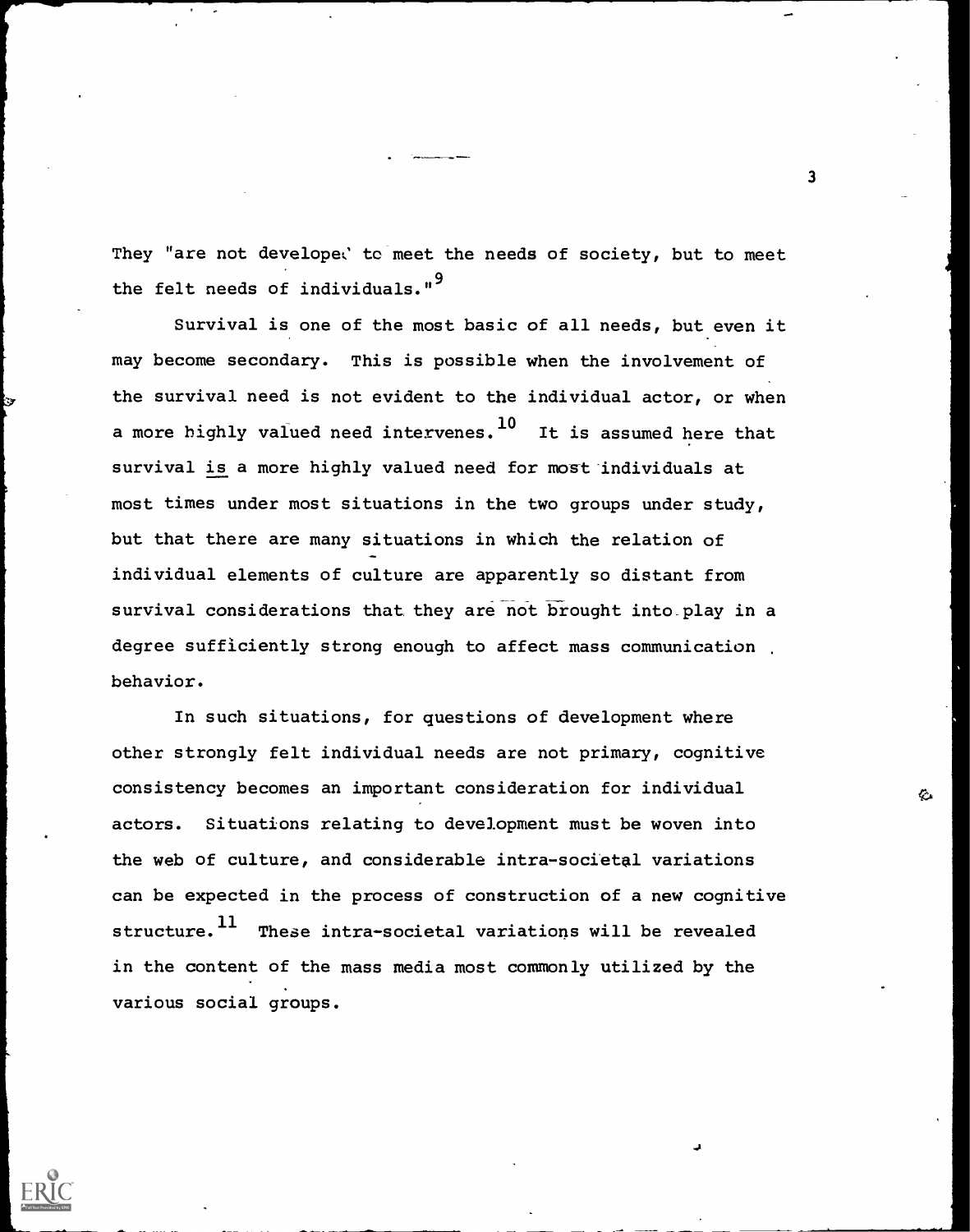### **HYPOTHESES**

From the above theoretical structure a number of hypotheses concerning the differences between the newspapers of the slum dwellers and of the elite of Delhi have been postulated. These hypotheses all relate to cultural manifestations of two individual needs: the need for survival and the need for cognitive consistency.

First, slum dwellers will be more concerned than members of. the elite about the following types of subjects:

- (a) Income and price level (inflation) -- because these subjects are more central to the continued survival of the slum dwellers.
- (b) Immediate relief for the extremely destitute -- because these subjects are urgently important for a significant portion of the urban slum dwellers, while never of a similar magnitude for members of the elite.
- (c) Topics which are officially designated as urgent to the continued survival of the slum dwellers -- bodies making such designations are in large part composed of members of the elite, who thus disregard the topics personally.
- (d) Small, limited, local projects -- these are more congruent with the cognitive structures and processes of the slum dwellers than the elite, as the slum dwellers have few opportunities for realistic exercise of cognitive modes which characterize projects of an opposite nature.<sup>12</sup>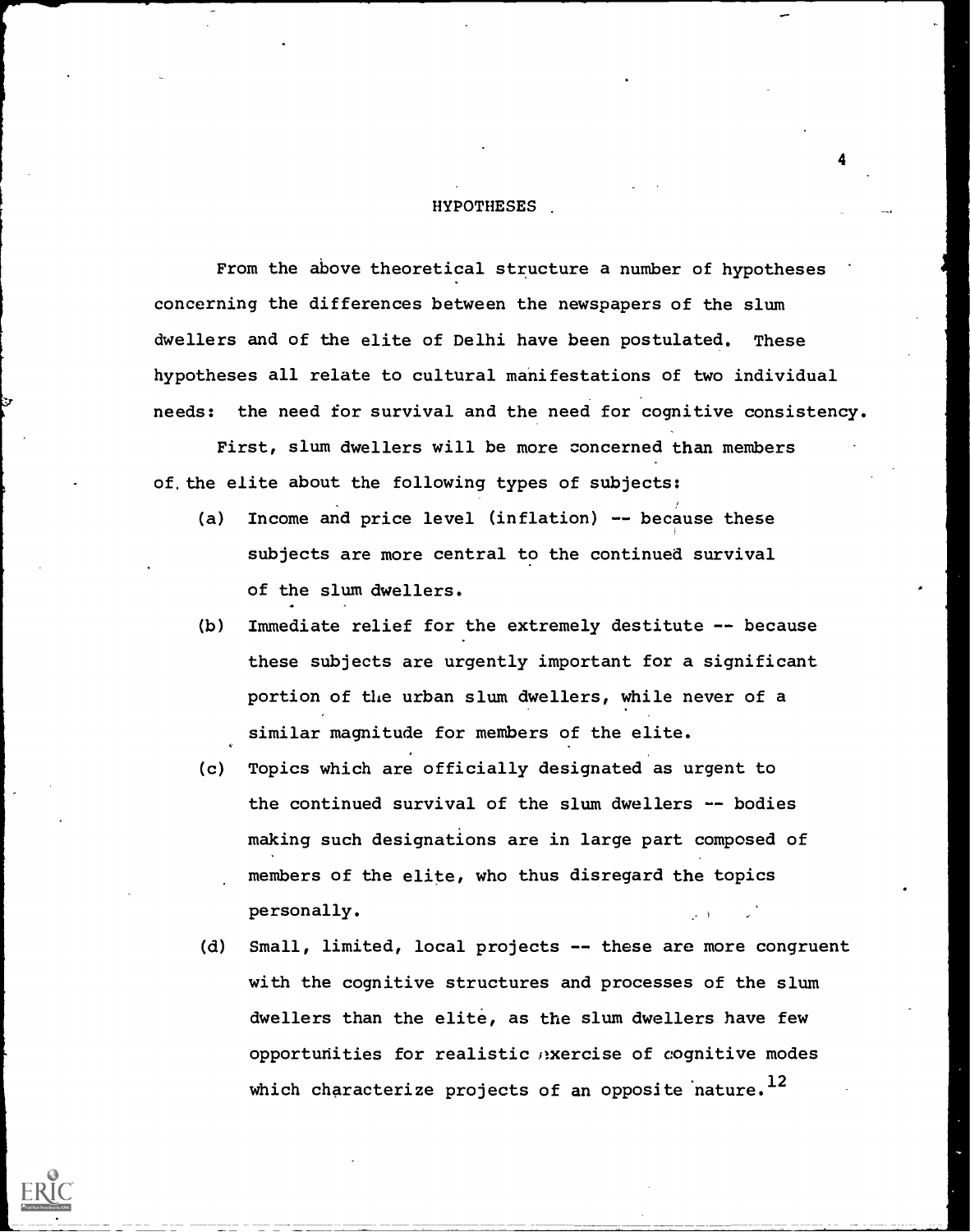On the other hand, members of the elite will be more concerned than slum dwellers with the following:

- (a) Preservation in the main of the existing societal institutions -- since they are supporting the elite. This would be expected to be especially visible with regard to institutions in which the elite have almost complete\_ control, as opposed to those in which control' is more widely shared.
- (b) Large, cosmopolitan, extra-local concerns -- such concerns are more congruent with the cogaitive structures and processes of members of the elite.

These hypotheses will be evaluated with regard to a number of specific types of development subject matters.

#### **METHOD**

A content analysis of seven daily newspapers of Greater Delhi, India, was carried out in 1967. (See Table 1 for a list of the newspapers with language of publication and percentage of slum readers.) Definitions were m de of the types of

Table 1 goes about here

development news to be coded in the newspaper content. Two pre-tests of the category scheme were carried out. Measures of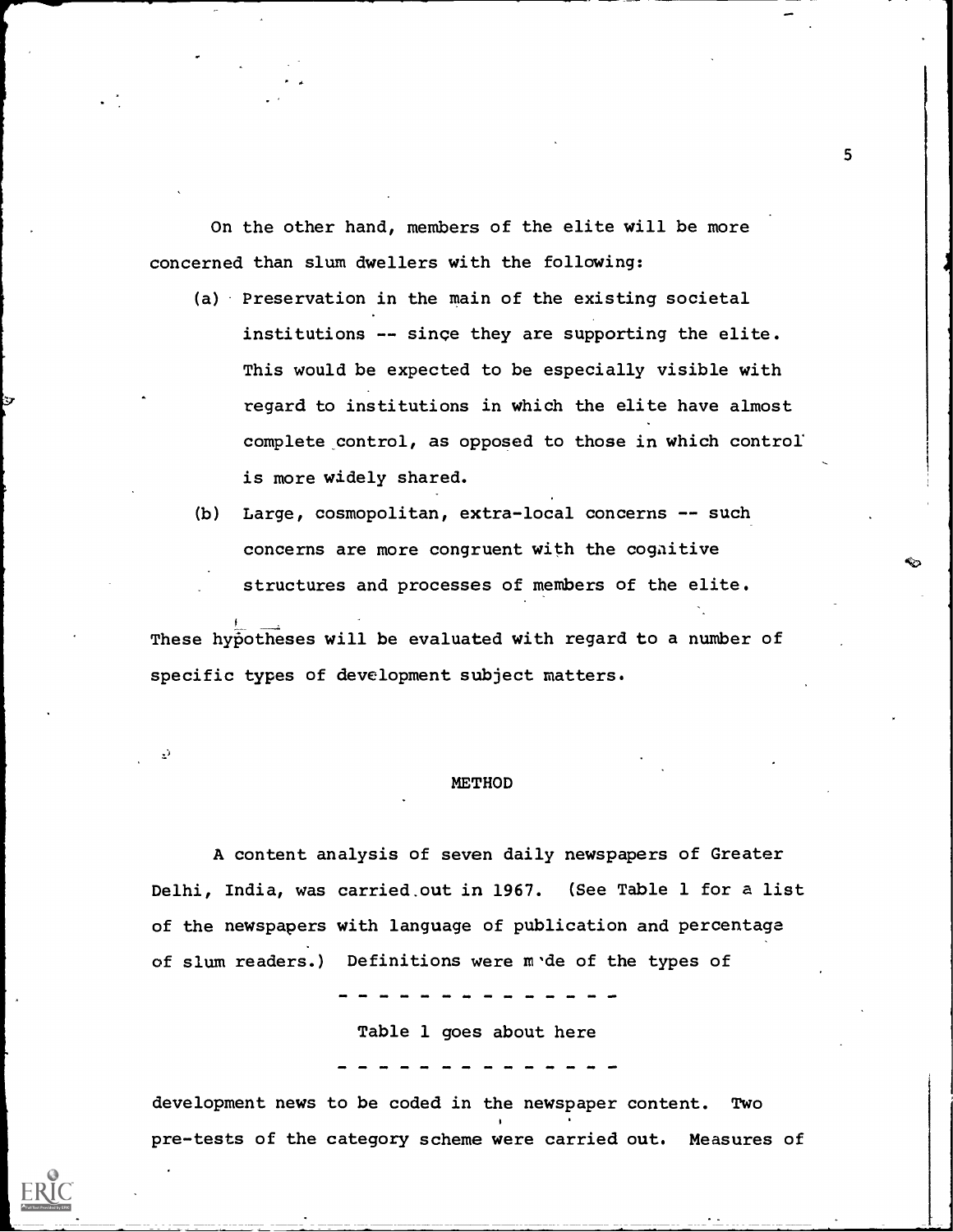## TABLE 1

## READERSHIP OF DAILY NEWSPAPERS BY SLUM DWELLERS OF NEW DELHI, INDIA, WHO READ NEWSPAPERS REGULARLY

| Newspaper                   | Language | Readership                  |
|-----------------------------|----------|-----------------------------|
|                             |          | (Percent of<br>respondents) |
| Slum newspapers             |          |                             |
| NavBharat Times             | Hi;.di   | 38                          |
| Hindustan                   | Hindi    | $\overline{29}$             |
| Pratap                      | Urdu     | 10                          |
| Milap                       | Urdu     | 10                          |
| Hindustan Times             | English  | 8                           |
| Miscellaneous               |          | 6                           |
| Subtotal                    |          | 101 <sup>a</sup>            |
| Elite newspapers            |          |                             |
| Times of India              | English  | b                           |
| Statesman                   | English  | $\mathbf 0$                 |
| Subtotal<br>$\pmb{\hat{a}}$ |          | $\mathbf b$                 |
| Total                       |          | 100                         |
|                             |          | $(N=208)$                   |
|                             |          |                             |

a. Total is greater than 100 percent due to rounding.

b. Less than one-half of one percent.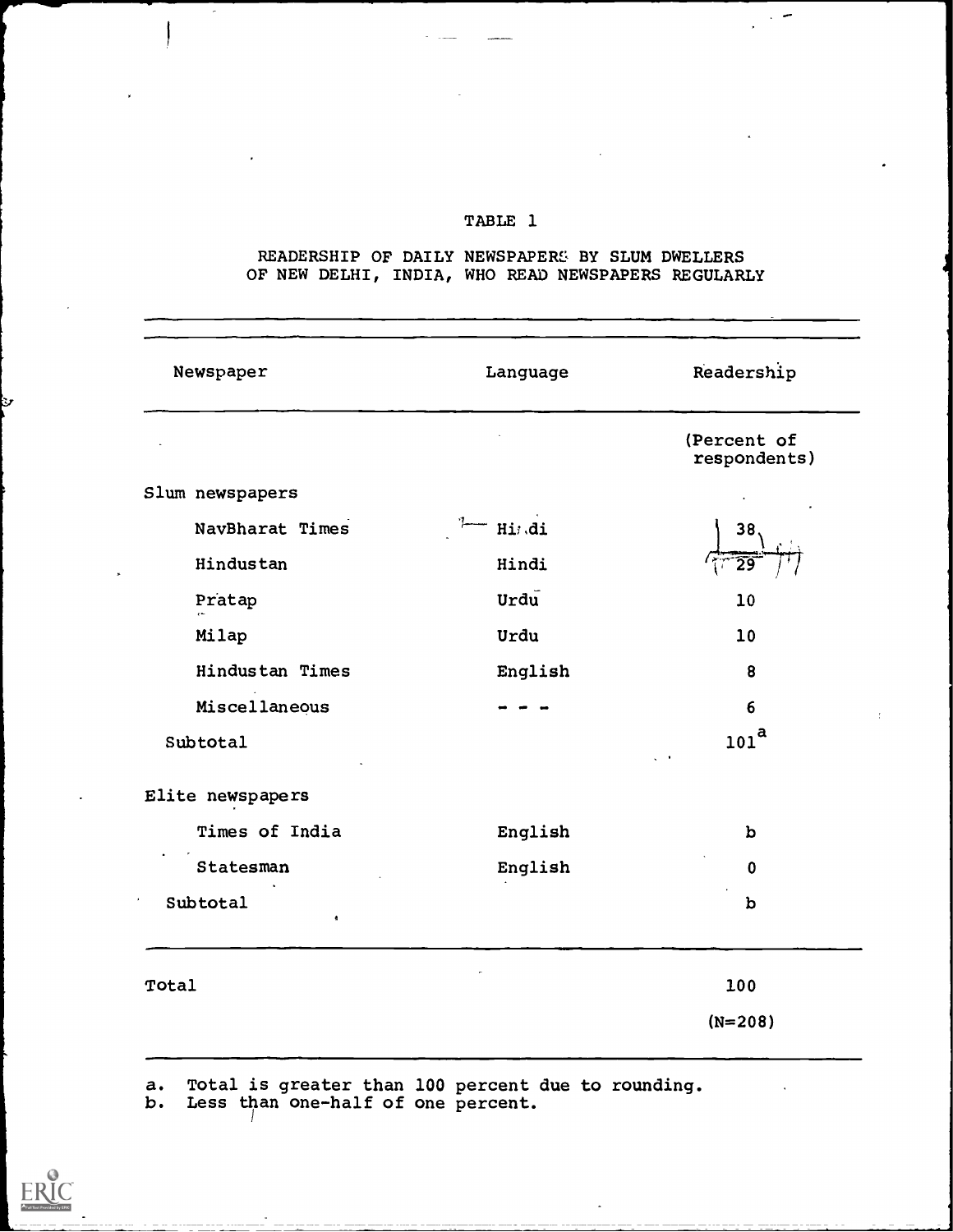coding reliability were computed during these pre-tests, and during the final coding also, to aid in improving category definition and to provide a means for evaluating the reliability of the final results. The level of coding reliability was judged acceptable for all categories reported here.

The basic unit for the content analysis was the item, e.g., the news story, editorial, letter to the editor. Each development subject matter was coded as present or absent for each item. Then the percentage of all items which contained each category of development news was computed for each type of newspaper, slum and elite. These percentages form the basis for the slum-elite comparisons. See Appendix A for detailed figures.

## SAMPLE

The sample of newspapers comprised all issues of seven Delhi newspapers published during the week of December 18-24, ' 1966. As seen in Table 1, the five slum newspapers were those with the highest readership in a survey of slum dwellers executed in late  $1966.$ <sup>13</sup> Neither of the two elite newspapers had as much as one-half of one percent readership in the slums, but both were nominated as the prestige papers of the metropolis by business and government leaders in Delhi.<sup>14</sup> These two newspapers also registered the greatest gain in readership from persons with less than a University degree to those with a University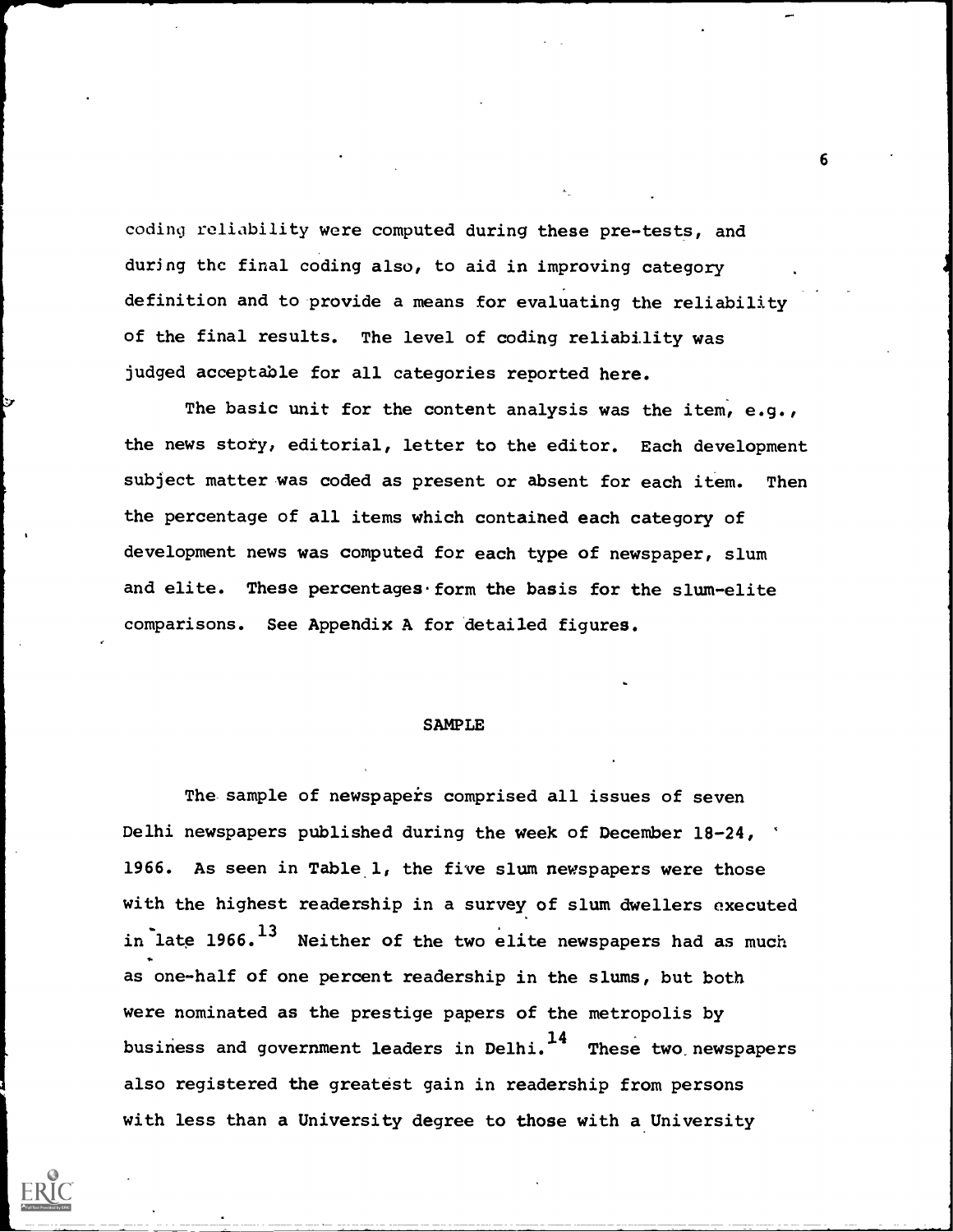degree or more education in a readership survey of the general public in Delhi during the first part of 1966.<sup>15</sup>

The time period was chosen because this was the only period when it was possible to obtain copies of all the newspapers. It was necessary to buy many of the slum newspapers on the day of publication, and only the limited time period indicated was available for such purchases. These slum newspapers did not have files of back issues for sale.

## FINDINGS

Hypotheses were generally supported, although results could not be clearly interpreted for some categories wnich seemed to reflect both of the opposing ends of the survival continuum.

More attention was given in slum papers than elite papers to prices and inflation, rent control, taxes, and welfare payments. These findings are considered reflections of the greater centrality of such subjects for the continued survival of slum dwellers than of members of the elite. The latter can often escape taxes and minimize the effects of inflation, while having no need for rent control or welfare payments.

Two categories which it was thought would also fall under the same heading were demands for higher wages and for higher pensions. Greater attention was given these subjects by elite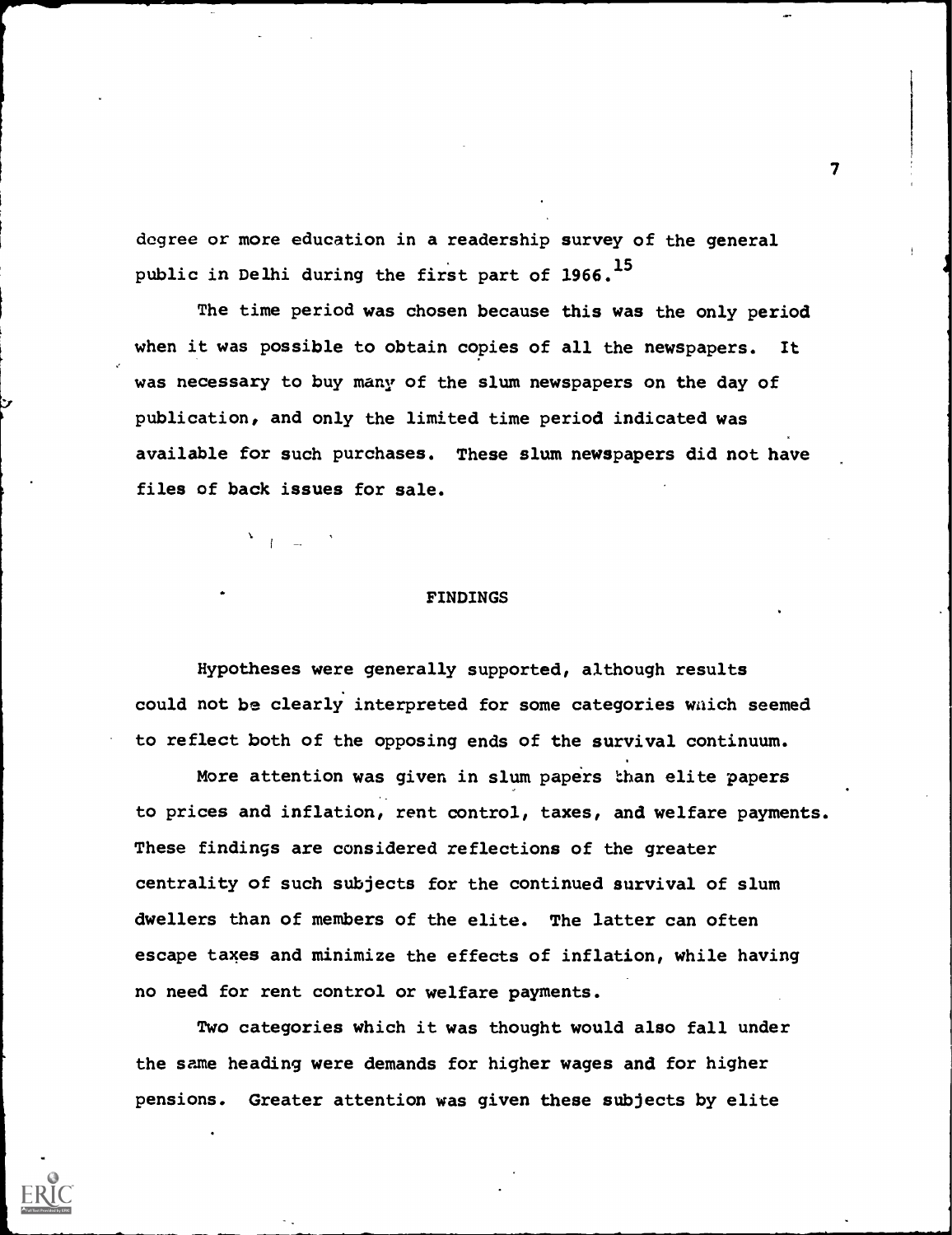than slum newspapers, however. This may be an indication that the level of wages and pensions is crucial to the continued survival -:of the elite, as they may affect the amount of profit members of the elite can realize more than the earlier types of subjects.

As expected, slum papers gave much more attention than elite papers to famine relief and distribution of clothes for the destitute. These two categories reflect the immediate survival needs of slum dwellers, while having a much more distant relationship to needs of .'he elite.

Slum papers also gave more coverage, on a percentage basis, to family planning. This is one of the types of topics officially designated as urgent to the continued survival of the slum dwellers. While undoubtedly having much importance for the elite also, major governmental attention in this program was focused oa membere of the lower classes, who form the overwhelming majority of the population. In addition, since the family planning policy was established by members of the elite, it might be expected that they would be less concerned with its immediate daily implications than those toward whom the policy was directed. Another reason for the expectation of greater slum coverage might be that it is in the objective interests of slum dwellers to have families as small as possible. This argument overlooks, however, the social security function of large families in societies such as India. While smaller families may be in the long-term interests of the slum dwellers, there are also significant short-term disadvantages.

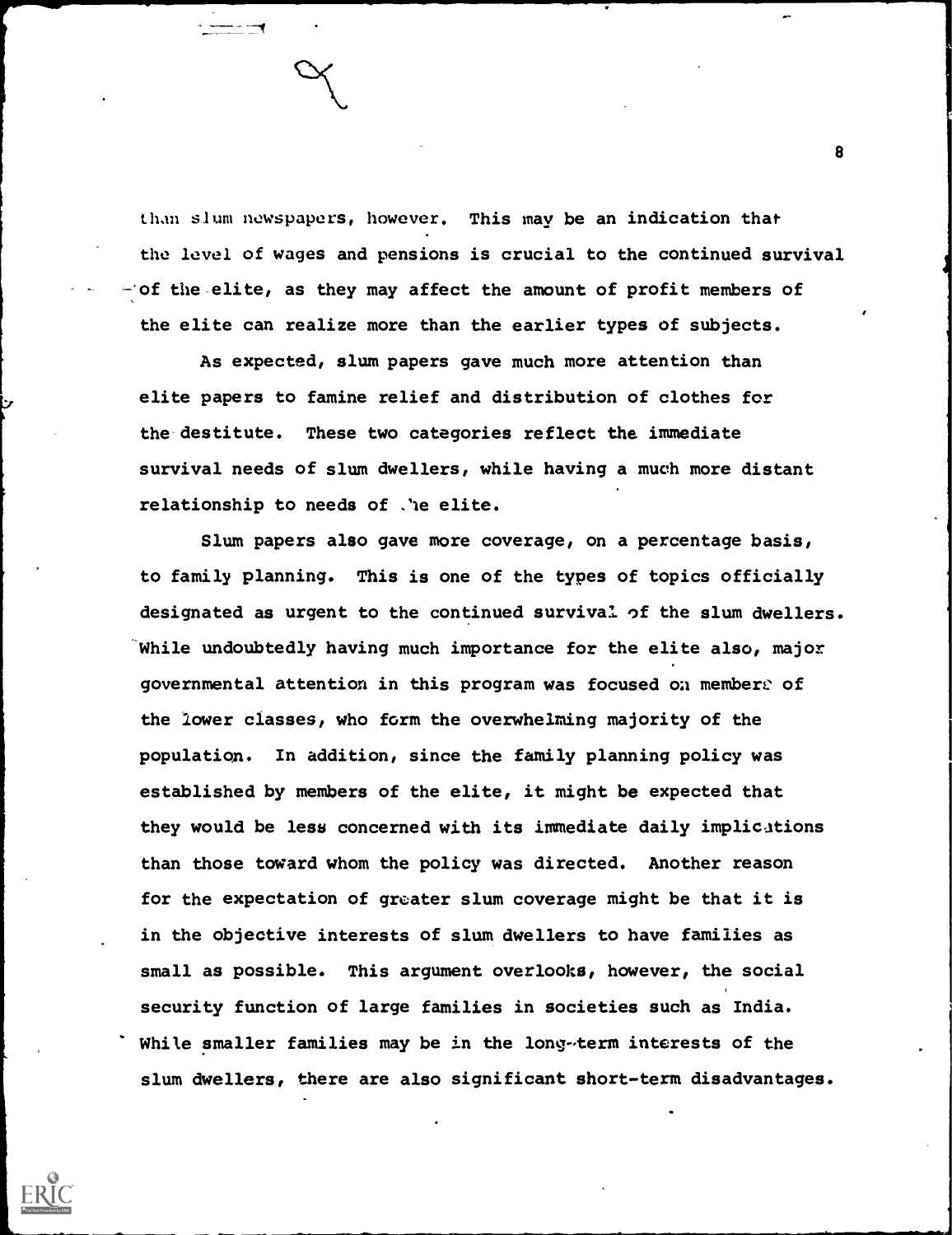Also given more coverage in the slum newspapers were government housing projects and local commercial activities. These are the type of small local projects which are congruent with the cognitive structure and processes of slum dwellers. Such persons may also be led to take this orientation by the pressing need for immediate change in their environments.

Elite newspapers gave more attention than slum papers to private banks, as would be expected under our hypothesis. Such banks are controlled by members of the elite, and are crucial to their position. This is illustrated by the furor over their proposed nationalization.

More elite coverage was also given to a number of large, cosmopolitan, extra-local projects and activities. Slum coverage was dominant, however, for a number of these projects or concerns, contrary to expectations.

Among the subjects give. greater elite coverage were major physical projects in transportation and education, land reform, and exports. Slum papers, on the other hand, gave more attention to village development, foreign aid, and trade agreements.

The slum papers' relatively extensive consideration of village development may reflect the. recent migration to Delhi slums of much of their population. If this were true, however, slum papers might have been expected to give more coverage to land reform, too. Perhaps the explanation lies in the land reform program constituting a threat to the position of the elite, while the village development programs would not be such a threat.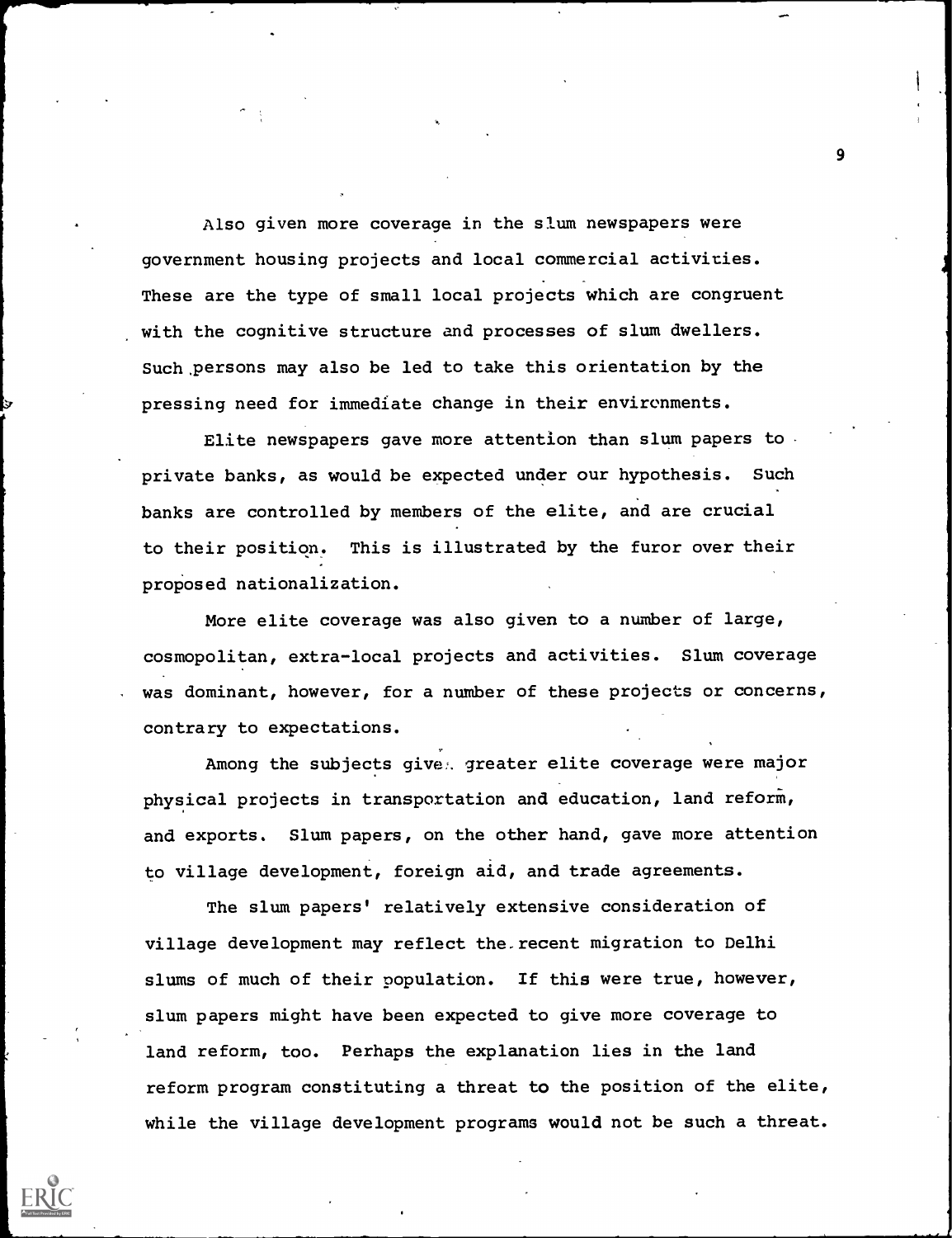Foreign aid and trade agreements were concerned in large part with imports of food grains for use in famine relief, thus explaining the greater slum concentration on these topics.

## DISCUSSION

Two dimensions along which groups might differ with respect . to their conceptions of economic development issues were postulated. These were the need for survival by members of the groups, and the modal cognitive structure and processes of members of the groups. Several predictions of relative emphasis in newspaper coverage of development subject matters were made on the basis of these two dimensions.

Coverage by slum and elite papers in Greater Delhi, India, was compared. The hypotheses relating to the dimensions were generally upheld. Slum newspapers gave more attention to immediate relief for the extremely destitute, to economic questions affecting their survival (such as inflation, rent control, and taxes), to a topic officially designated as urgent to their continued survival (family planning), and to small, local projects and concerns.

Elite newspapers gave more attention to preservation of existing institutions and to cosmopolitan issues and concerns.

The first of the two dimensions seemed primary. That is, the survival potential of a topic seemed more important to its relative emphasis than the scale of the project or issue, or other aspects of modal cognitive structure and process.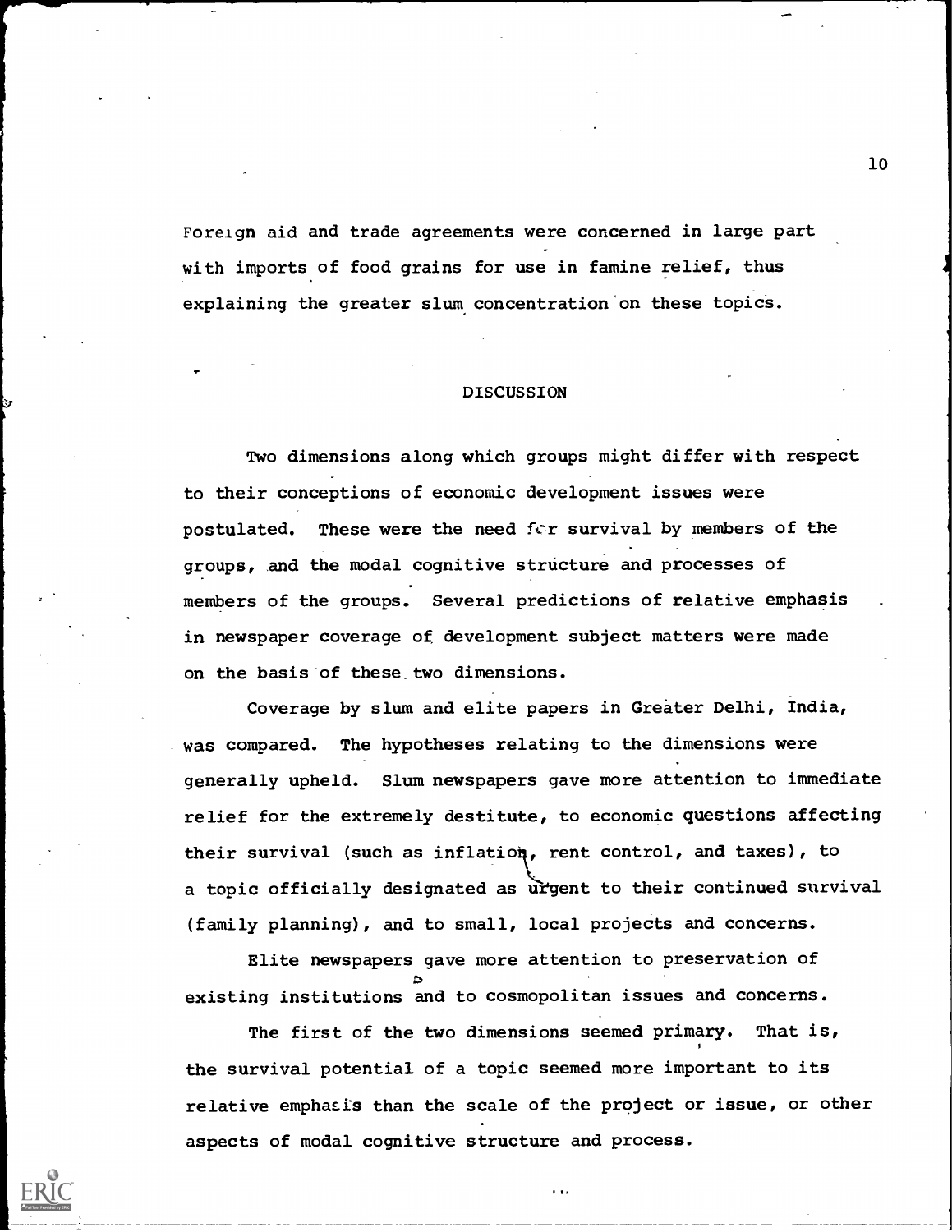Content analysis of newspapers seems promising for indicating class differences in conceptions of development. The findings here have implications for governmental communications policies, though hopefully not in the direction of promotion of the "false consciousness" of which Mann found indications in two advanced industrial societies.<sup>16</sup> Rather it would be hoped that an appreciation of the factors underlying class differences in development coverage might lead to improved efforts on the part of both private and governmental communication organizations. In this way could lie broader support for efforts at directed social change.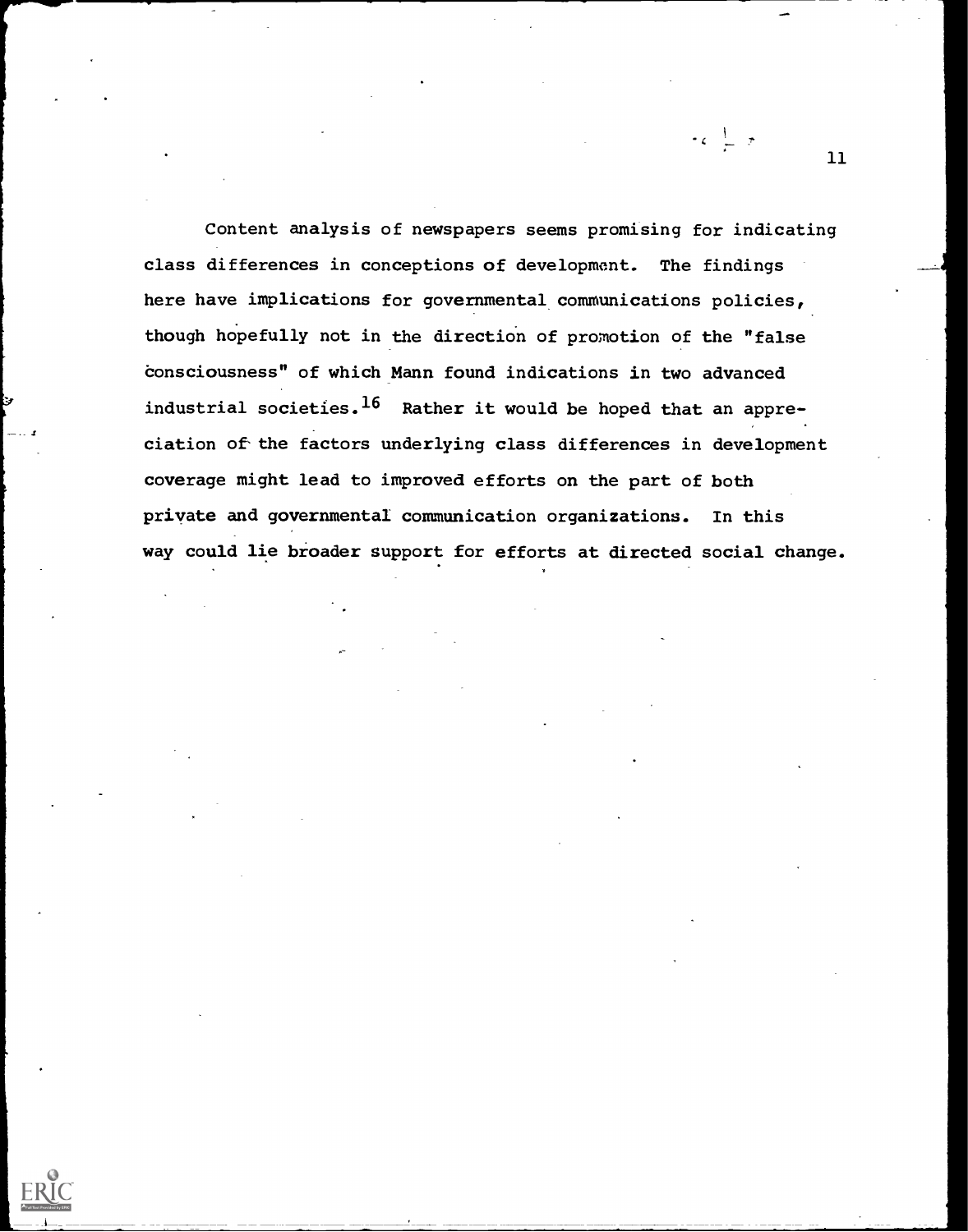#### **REFERENCES**

- 1. This is, of course, a highly oversimplified statement. But it contains sufficient truth to be useful, I feel. At least the passive consent of the governed is necessary for democratic processes to operate, in the sense that violent dissent leads to the breakdown of those processes. Agreement is not necessary, but consent is. For an analysis of the role of group differences in development see David Apter, The Politics of Modernization (Chicago: University of Chicago Press, 1965; paper, 1967).
- 2. A discussion of the place of the elite in Indian development may be found in S.C. Dube, "Communication, Innovation, and Planned Change in India," pp. 129-168 of Daniel Lerner and Wilbur Schramm (eds.) , Communication and Change in the Developing Countries (Honolulu: East-West Center Press, 1967). Results of a study of some Delhi slum dwellers may be found in Robert E. Simmons, Kurt Kent, and Vishwa M. Mishra, "Media and Developmental News in Slums of Ecuador and India," Journalism Quarterly, 45:4 (Winter 1968), pp. 698-705; Vishwa M. Mishra, "Mass Media Use Patterns in the Indian Slums: A Study of Four Basties in Greater Delhi," Gazette, 16:1 (1970), pp. 27-38; and Vishwa M. Mishra, "Mass Media Use and Modernization in Greater Delhi Basties," Journalism Quarterly, 47:2 (Summer-1970), pp. 331-339.
- 3. See, for example, Richard W. Budd, Robert K. Thorp and Lewis Donohew, Content Analysis of Communications (New York: Macmillan, 1967), especially Chapter 2.
- 4. Some gross differences for the papers analyzed in the present study may be noted in Simmons, Kent, and Mishra, "Media and Developmental News in Slums of Ecuador and India," loc. cit. Substantial differences were found among editorials in a different group of elite papers, the British prestige papers analyzed in J. Zvi Namenwirth, "Prestige Newspapers and the Assessment of Elite Opinions," Journalism Quarterly, 47:2 (Summer 1970), pp. 318-323.
- 5. J. Zvi Namenwirth, "Marks of Distinction: An Analysis of British Mass and Prestige Newspaper Editorials," American Journal of Sociology, 74:4 (January 1969), pp. 343-360.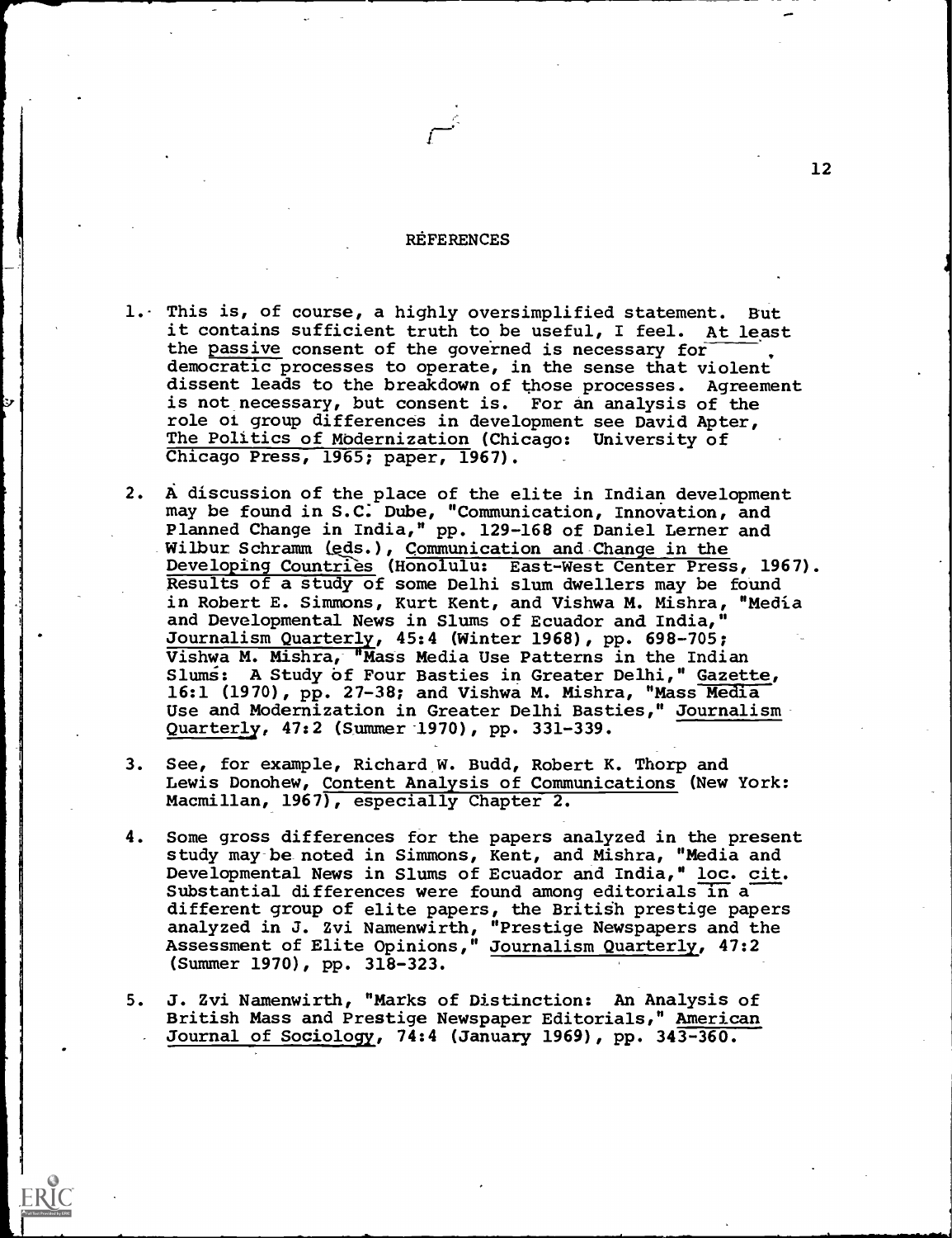- 6. Robert N. Pierce, "Public Opinion and Press Opinion in Four Latin American Cities,"Journalism Quarterly, 46:1 (Spring 1969), pp. 53-60. This study was confined to editorials, and therefore may not form an adequate indicator of the degree of similarity between press and audience in the matter of wider orientations to reality, such as are assessed in the present paper, as opposed to current opinions on political topics. Pierce found better press-audience congruence for elite than mass newspapers.
- 7. Ward H. Goodenough, Cooperation in Change (New York: Russell Sage Foundation, 1963), pp. 63-74. For comments on the role of class in innovation, especially in regard to survival value of the status quo for the elite, see H.G. Barnett, Innovation: The Basis of Cultural Change (New York: McGraw-Hill, 1953), pp. 403-407, passim. Evidence of class differences in cultural phenomena abounds. On general value orientations in the United States, see Milton Rokeach and Seymour Parker, "Values as Social Indicators of Poverty and Race Relations<br>in America," Annals, 388 (March 1970), pp. 97-111. "The findings in America," Annals, 388 (March 1970), pp. 97-111. reported here lend support to the idea that considerable value differences do distinguish the rich from the poor, but not Negroes from whites," the authors report. On family relationships and other variables, see Melvin L. Kohn, Class and Conformity: A Study in Values (Homewood, IL: Dorsey Press, 1969). Kohn writes (p. 80), "The lower men's social class positions . . . the more resistant they are to innovation and social change." This held for both the United States and Italy. Michael Mann, in "The Social Cohesion of Liberal Democracy," American Sociological Review, 35:3 (June 1970), pp. 423-439, found a wide variety of class differences in his re-analysis of survey data for the United States and England. (He also found greater value consensus among the middle class than the lower class; this may partially explain the Pierce finding on elite papers presented in note 6 above. This difference in degree of consensus will not be considered further here, however.)

8. Goodenough, op. cit., p. 63.

- 9. Ibid., p. 74.
- 10. Ibid., pp. 72-74.
- 11. Ibid., pp. 68-69.

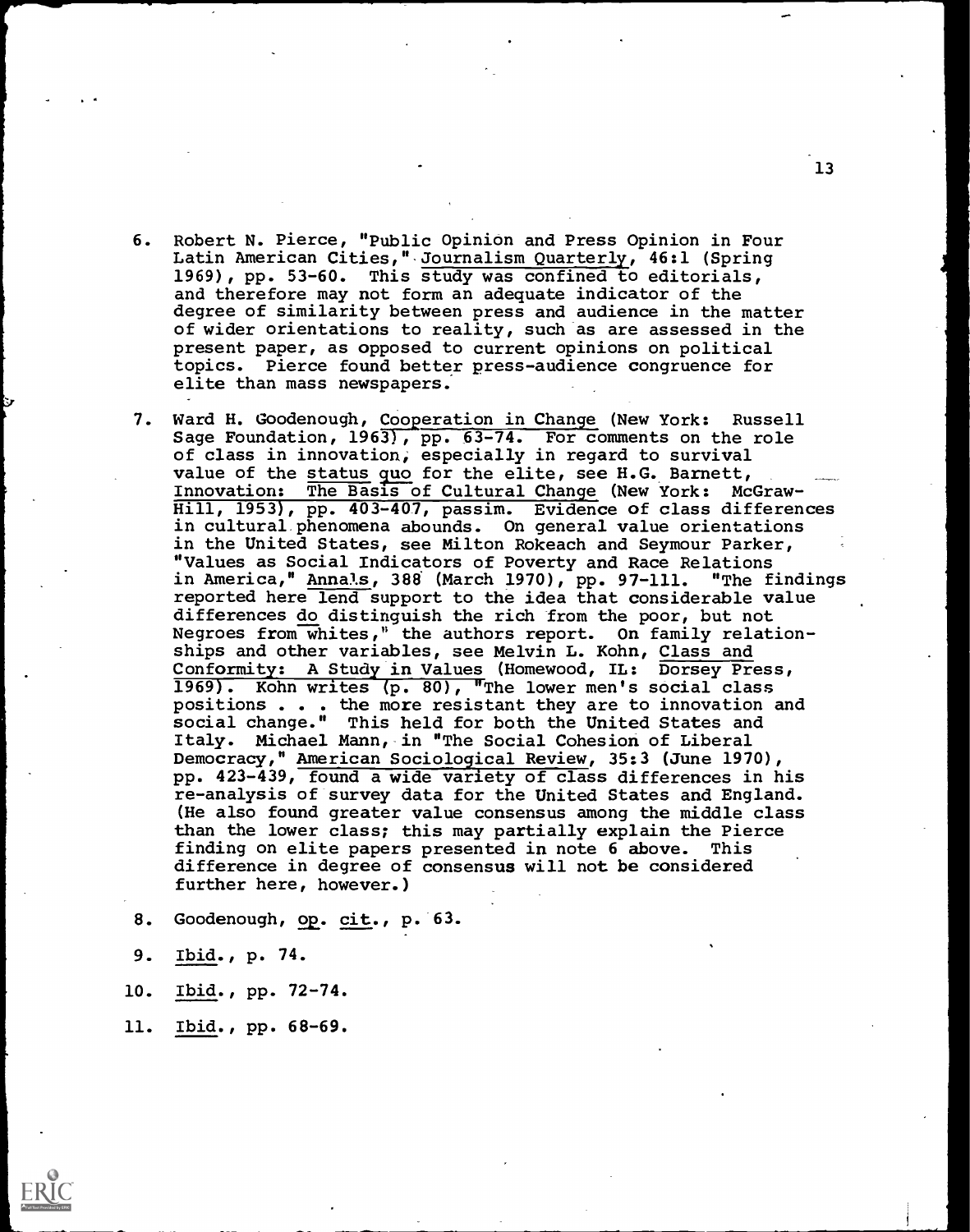- 12. This tendency toward concreteness in the communication behavior of members of the lower class has been noted by others. See Leonard Schatzman and Anselm Strauss, "Social Class and Modes of Communication," pp. 422-456 of Alfred G. Smith (ed.), Communication and Culture: Readings in the Codes of Human Interaction (New York: Holt, Rinehart and Winston, 1966), especially p. 455; and Namenwirth, "Marks of Distinction ... ," loc. cit.
- 13. Simmons, Kent, and Mishra, "Media and Developmental News in Slums of Ecuador and India," loc. cit.
- 14. These interviews were conducted by Vishwa Mishra and by Prof. Raymond B. Nixon of the School of Journalism and Mass Communication, University of Minnesota, Minneapolis.
- 15. "A Depth Readership Study in the Four Metropolitan Cities," special number of Monthly Public Opinion Surveys of the Indian Institute of Public Opinion, 11:9, 10 (June, July, 1966), 66 pp. See "Section IV: Readership Preferences -- Delhi," pp. 11-12. Other sources in which the two newspapers chosen are referred to as elite or prestige papers include K.E. Eapen, "Daily Newspapers in India: Their Status and Problems," Journalism Quarterly, 44:3 (Autumn 1967), pp. 520-532; and "UNCTAD-II: A Challenge for the Reporter," Vidura: Bulletin of the Press Institute of India, 5:2 (May 1968), pp. 1-5.

16. Mann, "The Social Cohesion of Liberal Democracy," loc. cit.

¥